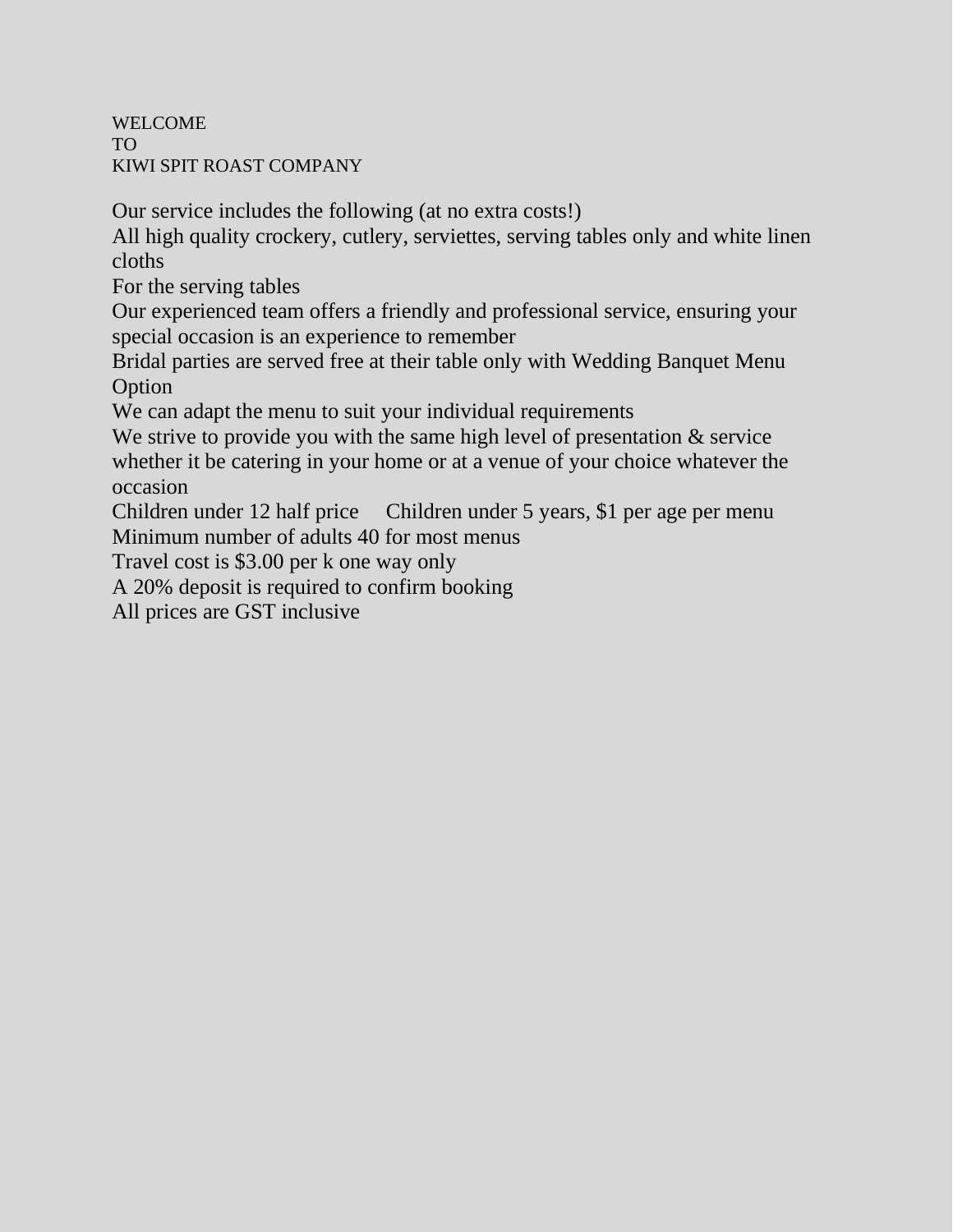# **Platters**

**TO SERVE FROM <sup>25</sup>** Ploughmans platters From \$250.00

> Fruit platters From \$200.00

Sandwich platters From \$180.00

Savouries platters From \$180.00

Sushi platters From \$200.00

Cheese platter From \$250.00

# **Hors D'oeuvres**

**Choice of 4 \$14.00 per person**

**Smoked Salmon Mousse Canapés Samosa** Vegetable and curry filling **Deep fried wontons & mini spring rolls** Served with sweet & sour sauce

**Sushi Rolls (assortment)** Served with wasabi, ginger and soy sauce

> **Chicken Nibbles** Chinese honey glazed

**Garlic & Cheese Bundle**

Cheese with chopped parsley seasoned with garlic and black pepper wrapped in filo pastry

**Mini Crepe pinwheels**

Filled with ham & mustard & smoked chicken & apricot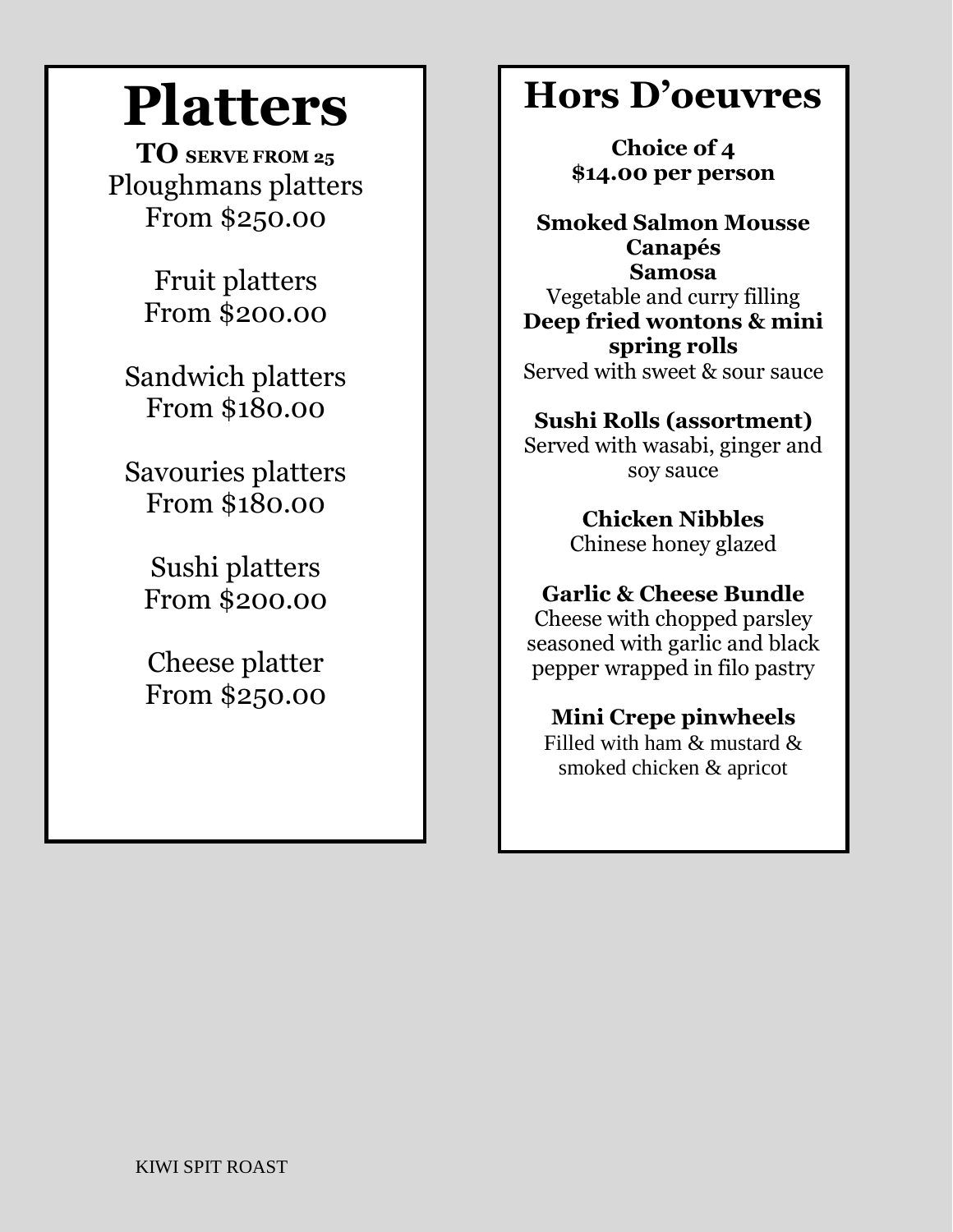# **SALADS**

**Tossed garden salad GF+DF+NF**

**Lettuce garnished with Cucumber, tomatoes, capsicum & gaufrette of carrot**

**Italian Pasta**

**Pasta, pepper, marinated black olives, julienne of vegetables with tomato pesto dressing**

**Roast Kumara GF+DF Chilled roast Kumara flavoured with cumin, coriander & crystalized ginger**

**Waldorf salad GF + DF Diced apples, sliced celery, sultanas, walnut pieces and mayonnaise**

**Greek Salad GF+NF**

**Fancy lettuce, tomato, cucumber, red onion Sun-dried tomato, feta cheese & stuffed green olives**

**Potato & Egg Salad GF+DF+NF**

**Large diced potatoes, layered with boiled egg quarters, chopped spring onion, mayonnaise and fresh parsley**

**Brown Rice Salad GF+DF+NF**

**Steamed brown rice with assorted beans and vegetables, balsamic & mint dressing Coleslaw GF+DF+NF**

**Sliced cabbage, celery and grated carrot bound by honey mustard dressing**

**Smoked chicken & Udon Salad DF+NF Smoked chicken with Udon noodles garnished with diced vegetables & honey mustard dressing**

> **Seafood Salad DF Shrimps and Surimi bound by our seafood sauce**

> > **Baby Beets GF+DF+NF With Balsamic Glaze Vegetable medley salad GF+DF**

KIWI SPIT ROAST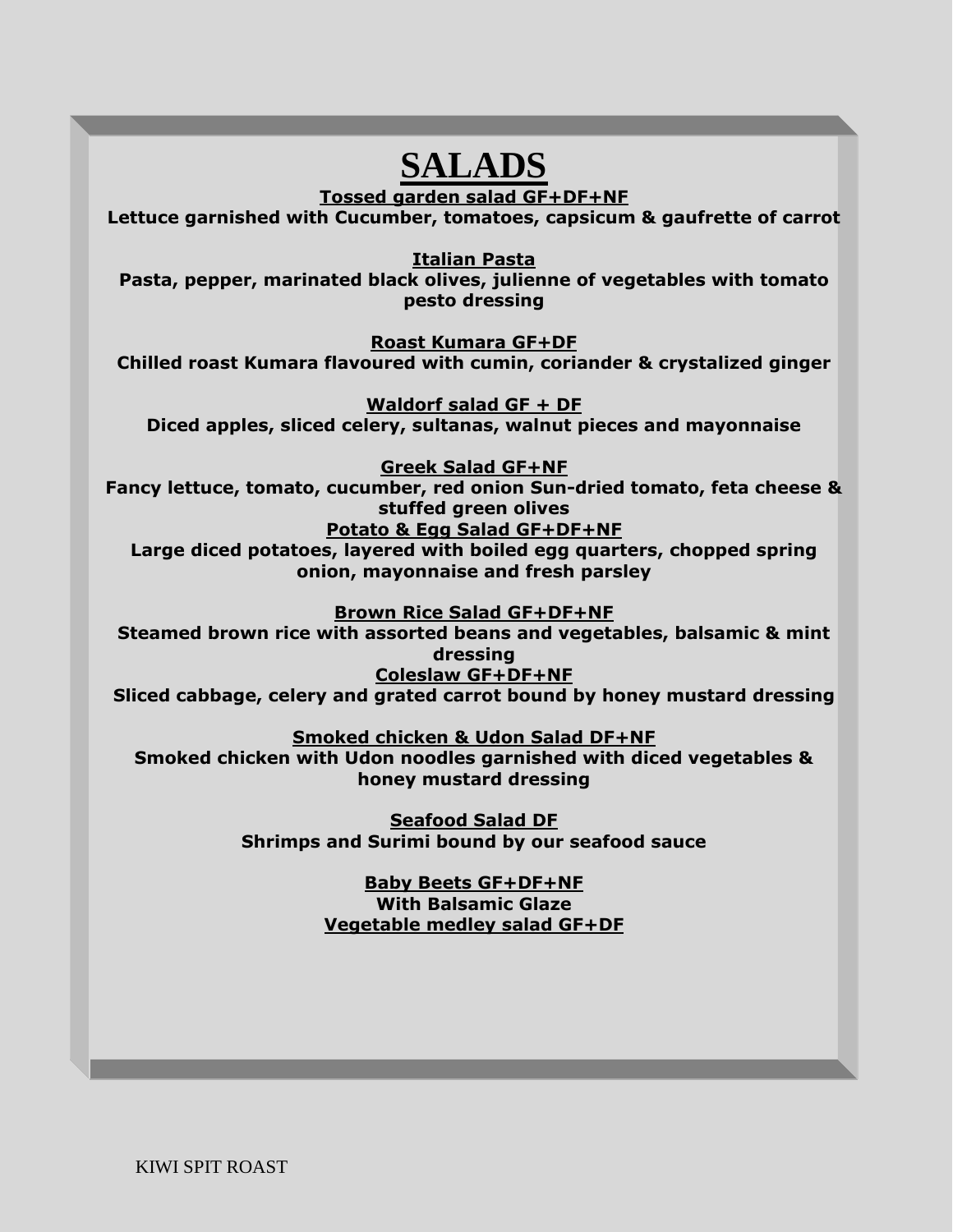### **Option A \$32.50 per person**

## **2 Choices of Spit Roasted Meats**

Pork with crackling Beef with horseradish/mustard Chicken with stuffing Served with hot gourmet potatoes **Salads**

# **(Choice of 4)**

Tossed Lettuce Italian Pasta Roast Kumara Coleslaw Greek Salad Seafood Baby Beets Vege Medley Waldorf salad Potato & Egg Salad Brown Rice & Bean Salad Smoked Chicken & Udon Salad Plus sliced buttered French bread, rich tasty gravy With a variety of sauces

# **Option B**

(Min 80 guests) \$50.00 per person 2 choices of Spit Roasted Meats Pork with crackling Beef with horseradish/mustard Chicken with stuffing

Plus Honey glazed ham (on the bone)

Hot vegetables (choice of 2) Cauliflower Mornay Vegetable medley Honey glazed carrots Minted garden peas Plus gourmet potatoes

Salads (Choice of 4 from our salad menu)

Plus dinner rolls and butter or sliced buttered baguettes

Served with rich hot gravy and a variety of sauces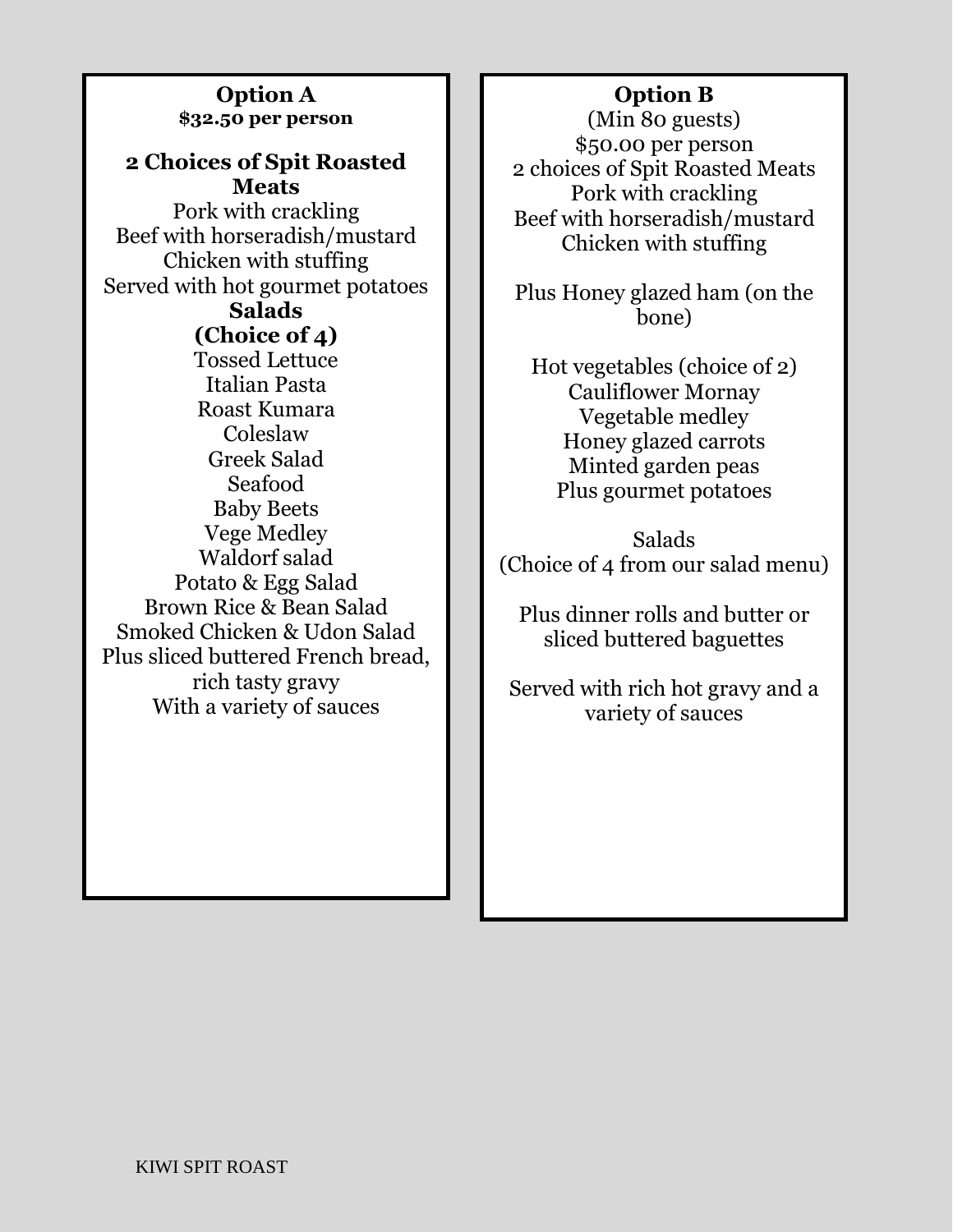**Winter Menu \$44.50 per person Min 40 adults**

**Spit Roasted Meats** Pork with crackling Beef with horseradish/mustard Chicken **Hot Vegetables Choice of 2** Cauliflower Mornay Minted Garden Peas Honey Glazed Carrots Vegetable medley

> Served with hot gourmet potatoes

Any 4 selection of salad from our salad menu

Plus sliced buttered French bread,

**Rich tasty hot gravy** With a variety of sauces

**Summer Menu \$40.50 per person Spit Roasted Meats** Pork with crackling Beef with horseradish/mustard Chicken Served with hot gourmet potatoes **Choice of 6 Salads** Tossed lettuce Greek Coleslaw Seafood Italian Pasta Baby beets Vege medley Roast Kumara Waldorf Potato & Egg Brown Rice Smoked Chicken & Udon

Plus sliced buttered French bread, **Rich tasty hot gravy** With a variety of sauces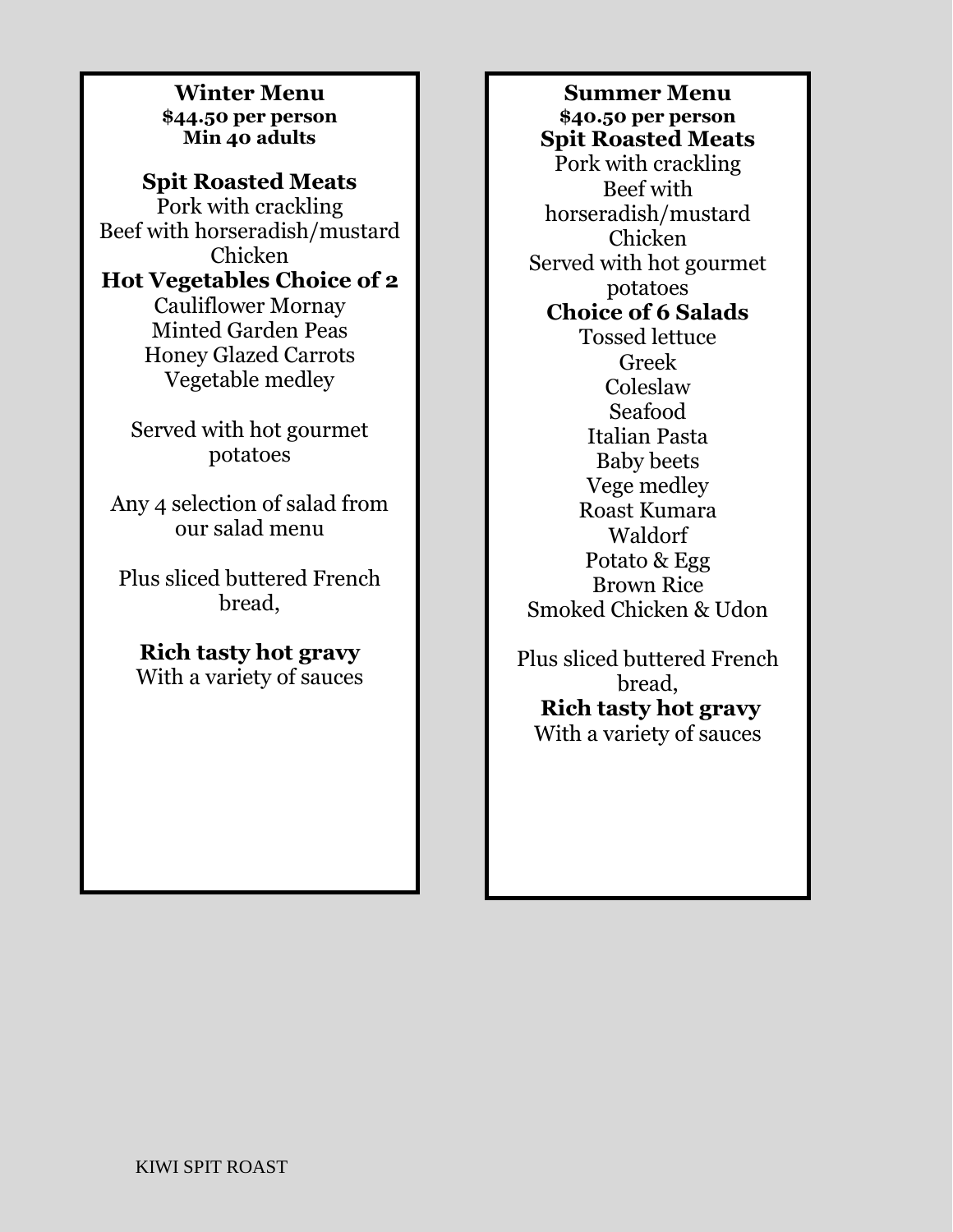#### GOURMET BBQ **\$38.00 per person**

Malaysian Chicken Satay Kebabs Marinated Steaks Gourmet Beef Patties Sausages Mushroom Gravy **Salads Choice of 6** Tossed Lettuce Greek salad Coleslaw Seafood Baby Beets Veg Medley Italian Pasta Roast Kumara Waldorf salad Potato & Egg Salad Brown Rice & Bean Salad Smoked Chicken & Udon Salad Plus sliced buttered bread and A variety of sauces

### **LUNCH ONLY MENU!** \$28.50 per person (Minimum 50 adults)

Pork with crackling Beef with horseradish/mustard

Coleslaw Lettuce & sliced vegetables

Plus Burger Buns, rich tasty gravy and a variety of sauces & pickles

No Cutlery & crockery for burgers only napkins